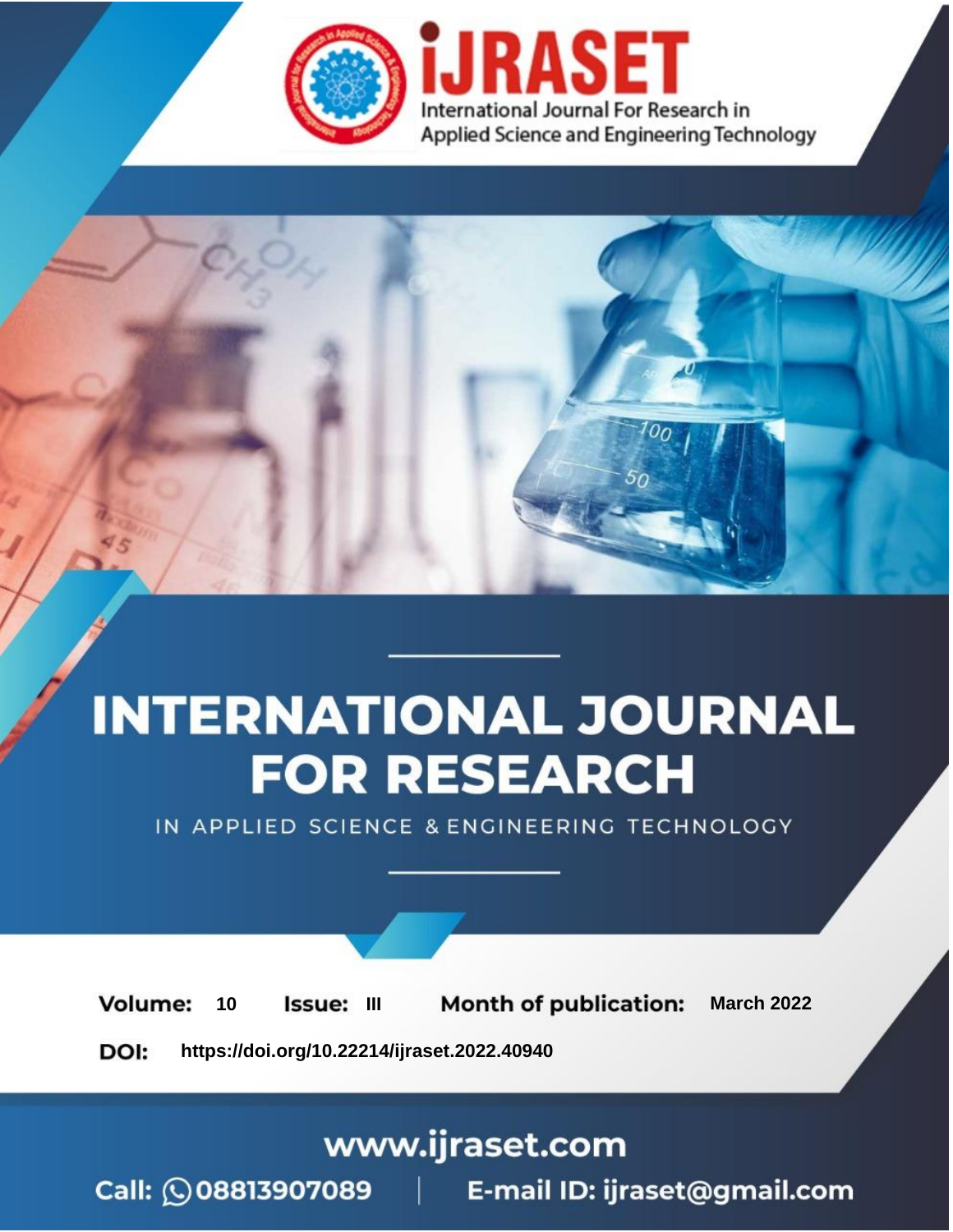

### **Review Paper on Cardiac Arrhythmia using Different Machine Learning Algorithms**

Harshith  $KY^1$ , Mokshith Reddy<sup>2</sup>, Chandana HS<sup>3</sup>, Tanuja<sup>4</sup>, Asst. Prof Vivek Raj<sup>5</sup>

*1, 2, 3, 4, 5Department of Electronics Telecommunication, Dayananda Sagar College of Engineering Bengaluru, India*

*Abstract: cardiac arrhythmia is a heart condition in which there will be irregularity of the heart beat. This project aims to detect and classify arrhythmia into 14 different variants. Mainly there are two types of cardiac Arrythmia-Tachycardia in which heart rhythm will beat with a rate of more than 100 beats per minute. Bradycardia in which heart rhythm will be slow with a rate below 60 beats per minute. IN this work we use the several machine algorithms like SVM , random forest many other algorithms ,we will try get the highest accuracy by using different machine learning tools in three steps we can do the prediction of the cardiac arrhythmia, we will train the data by using different machine learning algorithms In the second stage upload the model into our Arduino and start predicting real ECG signal which get from the ECG sensor we are using, then the proposed system will send the signal and the prediction results to the mobile application and it stores it on the cloud for the easy access by the user or doctor*

*Keywords: Cardiac Arrythmia, Tachycardia, Bradycardia, ECG sensor, Machine Learning.*

#### **I. INTRODUCTION**

One of the common disease of heart is cardiac Arrhythmia. There are different types of heart arrhythmia such as atrial fibrillation, ventricular escape and ventricular fibrillation may cause heart strokes and cardiac arrest which results in death of the person . An arrhythmia occurs when there are some disorders in the heart . Different arrhythmias provide different ECG patterns which differs from person to person.

The arrhythmias such as ventricular as well as atrial fibrillations and flutters are life-threatening and may lead to the heart stroke and may also lead to sudden death of the person. Possibilities of cardiac Arrhythmia is high for a patient who had previously suffered from a heart attack.

Heart disease results in death of nearly 38,000 people annually. These problems can be solved by using the appropriate different machine learning techniques. In this project we use the ECG signal and different parameters both in real time and offline dataset and we train the model and then the model predicts whether the human is has high chance or low chance of getting the cardiac Arrhythmia

#### **II. LITERATURE SURVEY**

#### *A. Classification of cardiac arrhythmia by halil Ibrahim BULBUL*

In study conducted by ECG signals Support Vector Machine (SVM) and Multilayer Sensor (MLP) classifiers were used because the MLP and SVM classifiers gave the most successful results when working in this area. The performance of the classifiers to be used is compared according to the time and other performance criteria. The main aim of this study is to apply some wave transformation techniques such as DWT, CWT, DCT to ECG signals in order to improve the classification and also to increase the performance of these wave transformations.

#### *B. Arrhythmia Detection using Amplitude Difference Features Based on Random Forest published by Juyoung Park*

This paper point was to add to the finding of arrhythmia by presenting another element called adequacy contrast to heartbeat grouping in light of two cycles: 1) heartbeat identification and element extraction; and 2) irregular timberland classifier to group pulses by their elements.

Board analyses researching the impacts of adding another component in heartbeat grouping utilizing the MIT-BIH arrhythmia information base show that considering an abundancy distinction component can work on the exhibition of heartbeat characterization by diminishing misleading positive and bogus negative rates.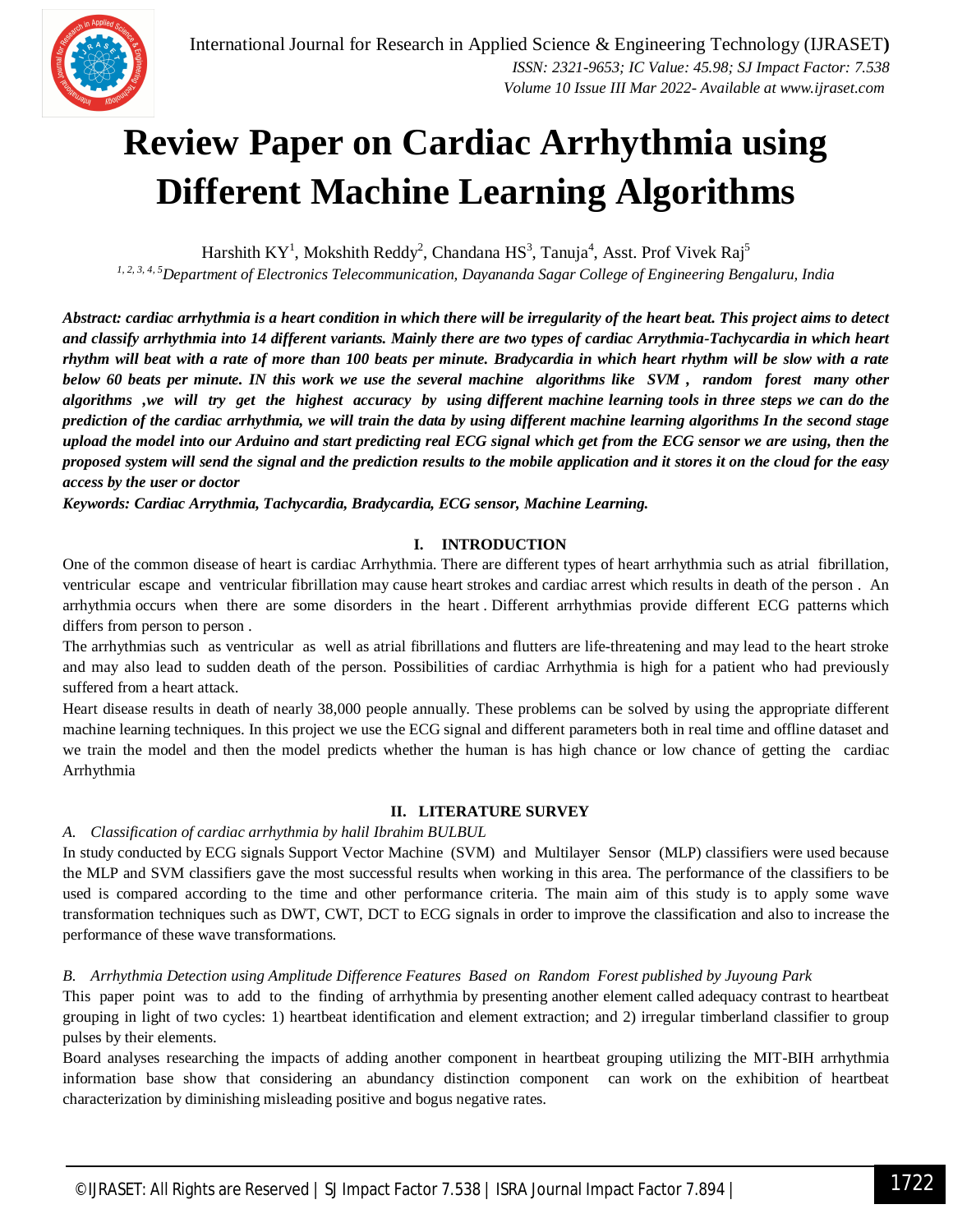

International Journal for Research in Applied Science & Engineering Technology (IJRASET**)**  *ISSN: 2321-9653; IC Value: 45.98; SJ Impact Factor: 7.538 Volume 10 Issue III Mar 2022- Available at www.ijraset.com*

#### *C. Cardiovascular disease risk score prediction models for women published by Louise GH Goh*

This paper proposes the Information on socioeconomics, ailments and treatment, smoking conduct, dietary conduct, and exercise designs were gathered. Physical estimations were likewise taken. The 10-year risk was determined utilizing the Framingham model, SCORE (Systematic Coronary Risk Evaluation) risk diagram for generally safe and high gamble locales, the overall CVD, and worked on broad CVD risk score models in 4,354 females matured 20-69 years with no coronary illness, diabetes, or stroke at standard from the third.

#### *D. Chest pain in the emergency room: value of the HEART score published by ALBERT JACOB SIX*

This paper exhibits that Chest torment is one of the most well-known reasons for show to the trauma center. The determination of non-ST-rise intense coronary disorder regularly causes vulnerability. Old style contemplations for risk separation are History, ECG, Age, Risk factors and Troponin (HEART). Each can be scored with nothing, a couple of focuses, contingent upon the degree of the anomaly. The HEART score is the amount of these five contemplations.



#### **III. ALGORITHM**

#### **IV. PROPOSED METHODOLOGY**

- *1)* The ECG paddles are placed on the chest or wrist of the person. The ECG sensors and heart beat sensors are connected to Arduino as input and the Transmitting and Receiving part of Arduino is connected to transmitter and receiver of
- *2)* Wi-Fi module from there the collected data is then uploaded to things speak server.
- *3)* The distance between the heart beat is measured and if there is any abnormal difference between the distance of heartbeats then message will be sent to the user via telegram so that the user can take necessary precautions by consulting a doctor. This is regarding the hardware part
- *4)* When it comes the software part the different parameters like blood pressure , age, gender and sugar levels of the person is taken in to consideration and then data sets of these parameters are downloaded from Kaggle then it is compared with user data by applying machine learning algorithms cardiac arrhythmia is predicted

#### **V. OBJECTIVES**

- *A.* Surveying the patients who are suffering from Arrhythmia and collecting the certain data samples to overcome the further problems faced by the patients in future level.
- *B.* Collecting different sets of data related to the variants in Arrhythmia and proposing the model to alert the person or care-taker at critical conditions.
- *C.* Implementing a Light weight Arrhythmia model, Which helps in monitoring the person condition time to time and It sends the certain ECG signal to the care-taker of that particular person.
- *D.* Using specific software and hardware components related to the proposed model ,We able to extract accurate and précised ECG signal of particular person.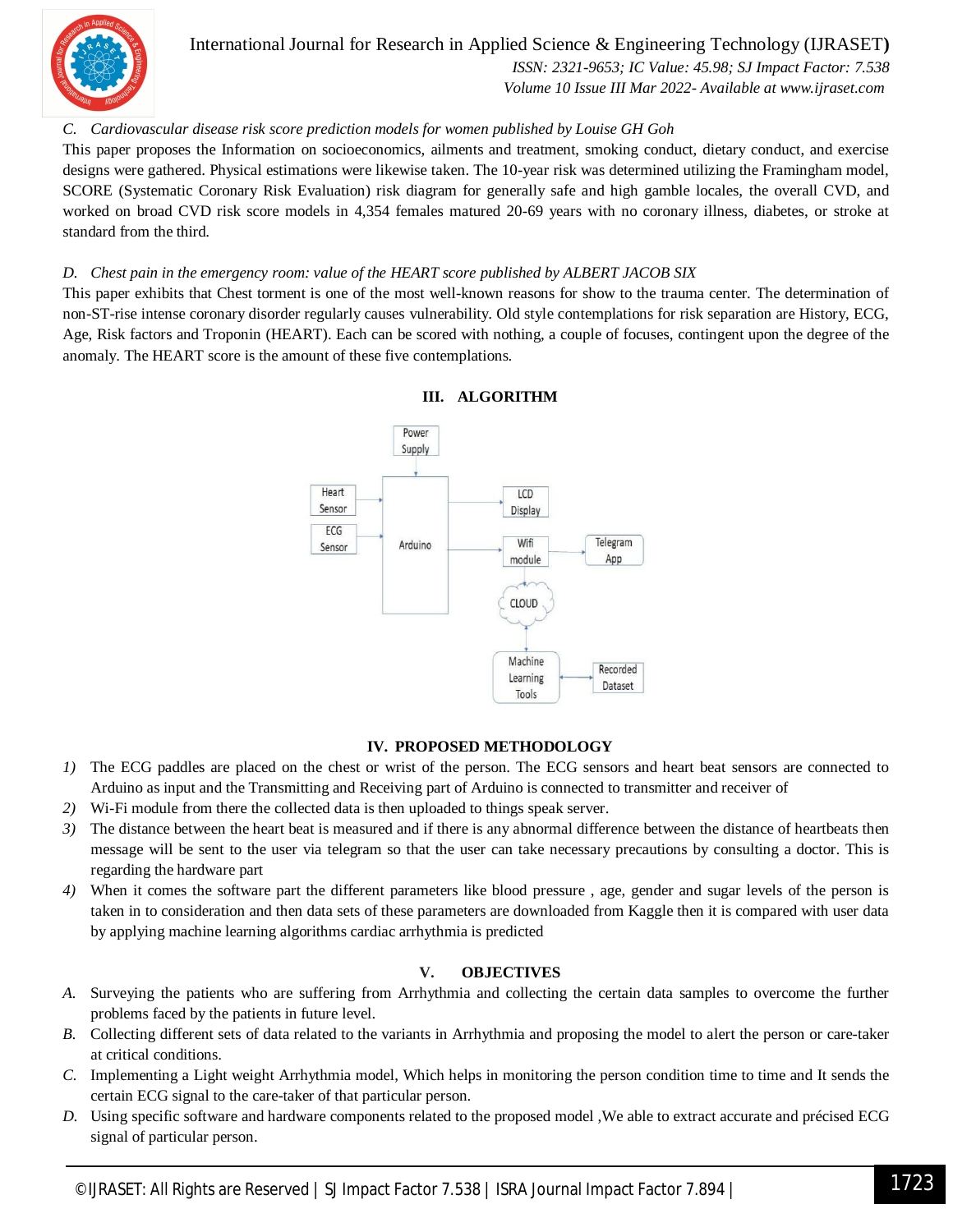International Journal for Research in Applied Science & Engineering Technology (IJRASET**)**



 *ISSN: 2321-9653; IC Value: 45.98; SJ Impact Factor: 7.538 Volume 10 Issue III Mar 2022- Available at www.ijraset.com*

#### **VI. CONCLUSIONS**

- *A.* The accuracy in the medical field is very important.
- *B.* There are many different machine learning algorithms
- *C.* In our project we are implementing by considering combination of SVM and random forest.
- *D.* By using these algorithms it is expected to get an accuracy of more than 98%.
- *E.* By this we can predict and detect Weather the person gets Arrhytmia or not

#### **REFERENCES**

- [1] CLASSIFICATION OF ECG ARRHYTHMIA WITH MACHINE LEARNING TECHNIQUES https://ieeexplore.ieee.org/document/8260688
- [2] Arrhythmia Detection using Amplitude Difference Features Based on Random Forest https://ieeexplore.ieee.org/document/7319561
- [3] Cardiovascular disease risk score prediction models for women and its applicability to Asians https://www.researchgate.net/publication/26095152 9\_Cardiovascular\_disease\_risk\_score\_prediction\_m odels\_for\_women\_and\_its\_applicability\_to\_Asians
- [4] Chest pain in the emergency room: value of the HEART score https://www.researchgate.net/publication/23135754 \_Chest\_pain\_in\_the\_emergency\_room\_Value\_of\_th e\_HEART\_score